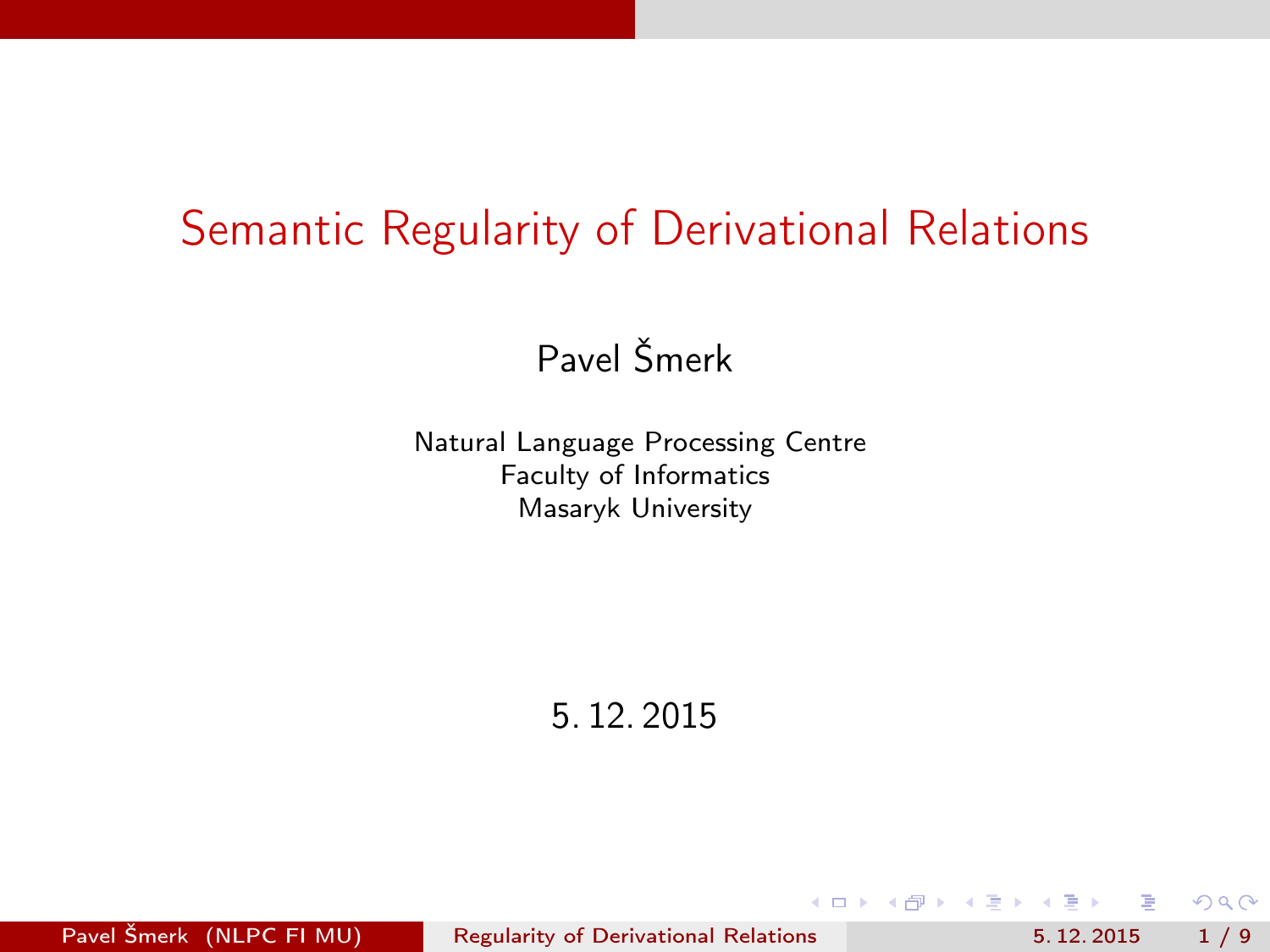# <span id="page-1-0"></span>Introduction

- inflection
	- different forms of the same word/base form/lemma/lexeme
	- quite regular and complete
		- all Czech nouns in plural have forms for 7 grammatical cases and e. g. the accussative case has always the same grammatical meaning
	- "morphological" analyzers
- derivation
	- relations between the words
	- irregular and incomplete
		- meaning need not to be trasparent, compositional
		- deriv. affix often cannot be attached to all words of the same class
	- $\bullet \Rightarrow$  much more difficult to process

 $200$ 

- 4 重 8 - 4 重 8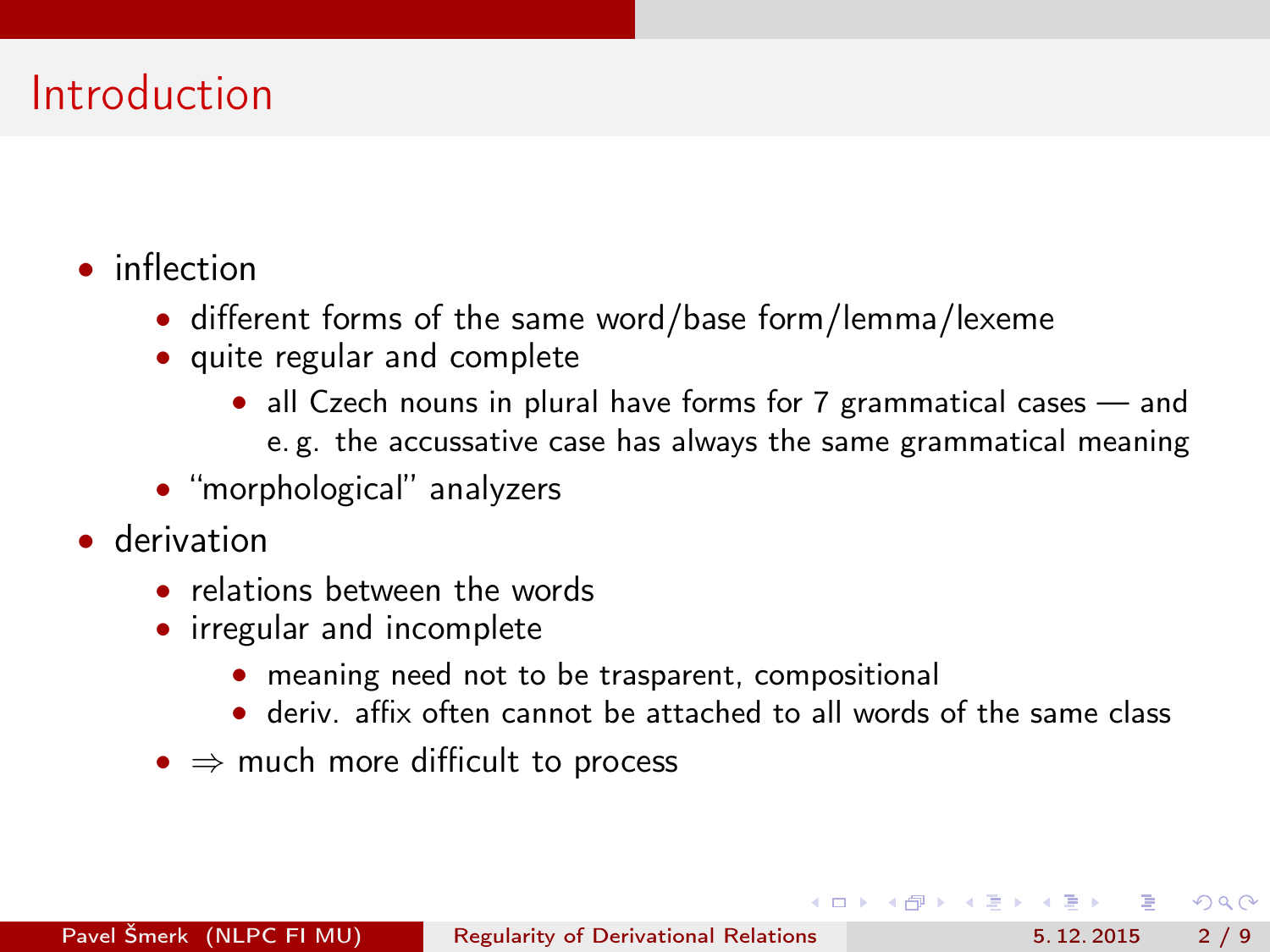## <span id="page-2-0"></span> $TSD: Derivancze \times DeriNet$

- "Derivancze Derivational Analyzer of Czech"
	- Karel Pala and Pavel Šmerk, TSD 2015
	- 16 relations,  $>$ 250k pairs ( $>$ 125k in CzTenTen,  $>$ 80k in SYN)
	- examples of derivational relations
		- k1f: feminines from general masculines
			- doktor–doktorka (doctor $_{\text{MASC}}$ –doctor $_{\text{FEM}}$ )
		- k1obyv: area or city  $\rightarrow$  inhabitant name relation
			- Kanada–Kanaďan (Canada–Canadian)
		- k6a: adjective  $\rightarrow$  adverb relation
			- dobrý–dobře (good–well)
- DeriNet
	- v. 0.9: almost 120,000 word-formation relations on a set of lexemes whose existence was supported by corpus (SYN) evidence
	- Magda Sevčíková and Zdeněk Žabokrtský, ÚFAL, Charles University
	- <http://ufal.mff.cuni.cz/derinet>, presented at LREC 2014
	- new (Oct. 2015) v. 1.0: 965,535 unique lemmas, 715,729 links
		- "lexemes in DeriNet 1.0 are sampled fr[om](#page-1-0) t[he](#page-3-0)[Mo](#page-2-0)[rf](#page-3-0)[Fle](#page-0-0)[x d](#page-8-0)[ict](#page-0-0)[ion](#page-8-0)[ar](#page-0-0)[y"](#page-8-0)

 $\Omega$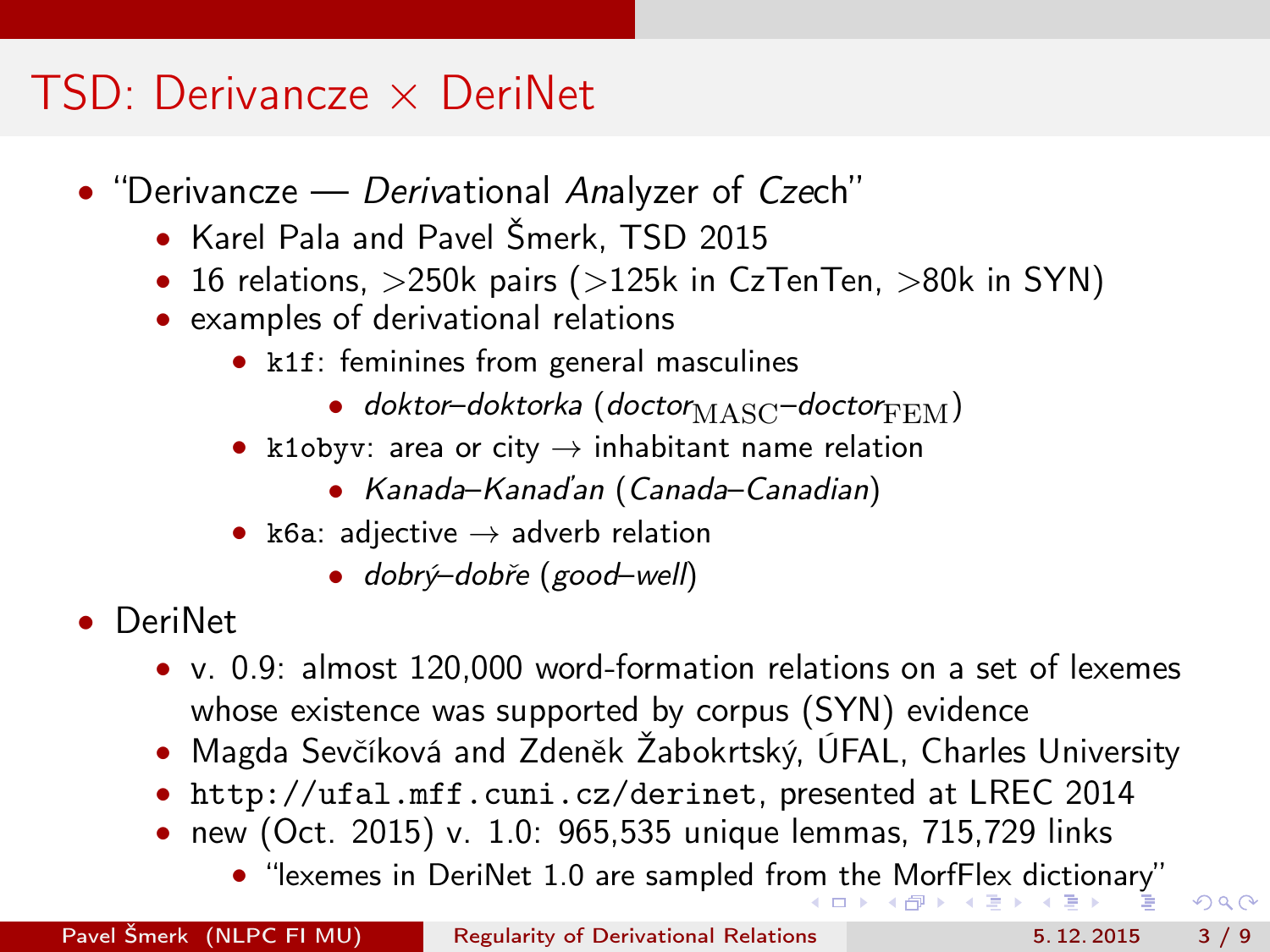#### <span id="page-3-0"></span>Semantically labelled relations

- DeriNet: relations have no explicit labels, words labelled with PoS
	- words are connected when there is a formal derivational relation between them (černý–černucha, mdlý–mdloba)
- Derivancze: only semantically transparent relations
	- e.g. not komunismus, rusismus, revmatismus  $\leftarrow$  komuna, Rus, revma
		- (communism, russism, rheumatism, commune, Russian, and rheuma)
		- formal derivational process is regular, but semantics differ
	- we are ready to ignore the direction of the formal derivational process
		- Vietnam–Vietnamec, Polsko–Polák (Poland), Rusko–Rus (Russia)
	- we even add derivational "suppletives", for the sake of completness:
		- masculine  $\rightarrow$  feminine changes are mostly expressed by a suffix
		- učitel  $\rightarrow$  učitelka (teacher) or dělník  $\rightarrow$  dělnice (worker)
		- vnuk (grand-son), medvěd (bear)  $\rightarrow$  vnučka, medvědice
		- syn (son), kůň (horse)  $\rightarrow$  dcera, kobyla

 $\Omega$ 

( ロ ) ( 何 ) ( ヨ ) ( ヨ )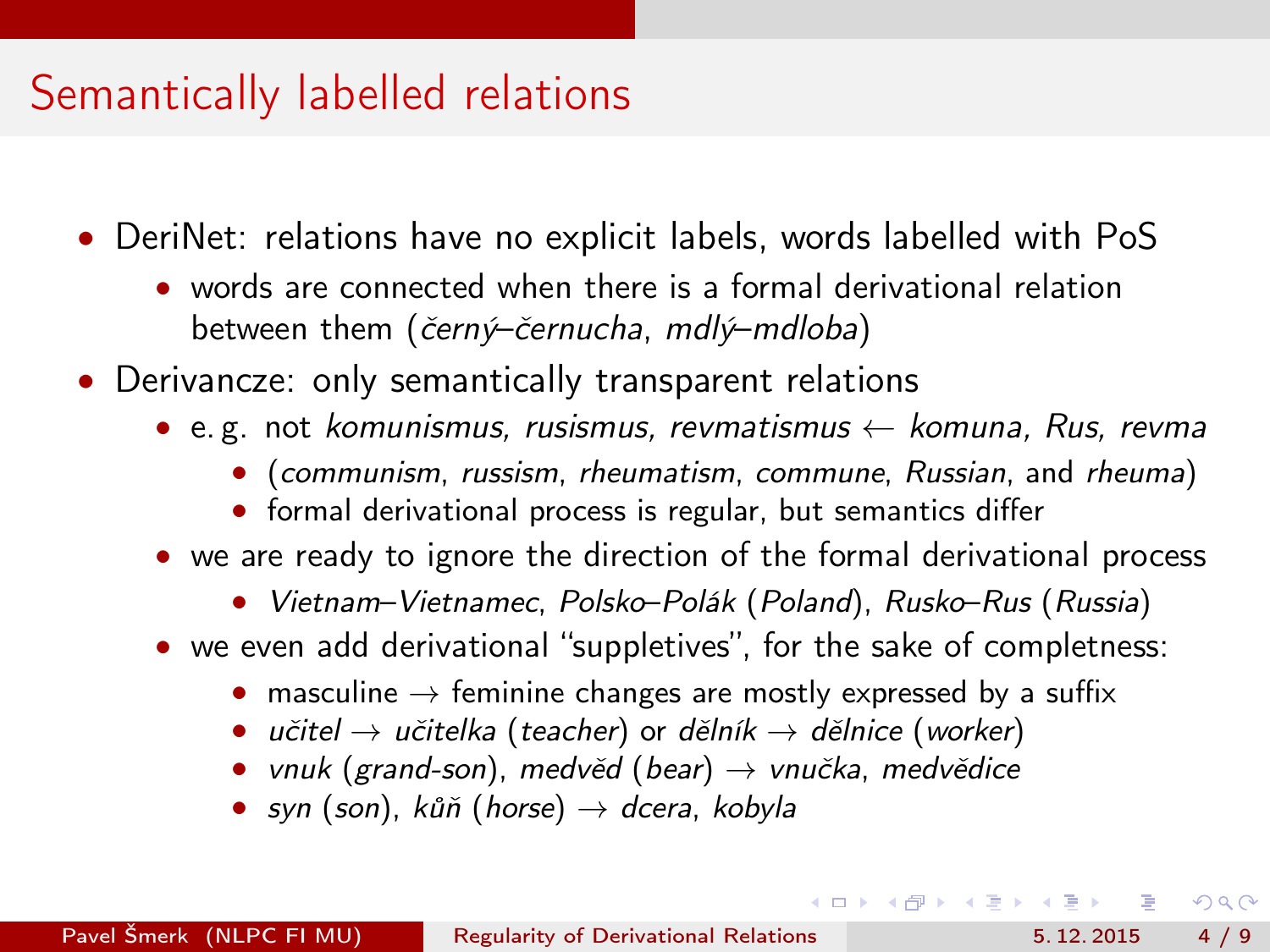# <span id="page-4-0"></span>Evaluation?

- how to evaluate correctness and usefulness of our data?
- usefulness: we need applications :-)
- correctness (semantic regularity)
	- manual evaluation: expensive, may be not reliable
	- automatic evaluation: word2vec computed on lemmatized 5.3G corpus
- benchmark of word2vec vectors: complementing triplets like
	- Greece Athens Norway?
	- Kazakhstan Astana Zimbabwe ?
	- $\bullet$  ...
	- $\sim$  "what is the word that is similar to Norway in the same sense as Athens is similar to Greece?"
- we are not interested in some abstract similarity of Greece and Athens
	- these words are only particular representants of some common question "what is the capital city of . . . "
	- an average of more such examples seems [to](#page-3-0) [be](#page-5-0) [a](#page-3-0) [b](#page-4-0)[et](#page-5-0)[te](#page-0-0)[r re](#page-8-0)[pr](#page-0-0)[ese](#page-8-0)[nt](#page-0-0)[atio](#page-8-0)n

 $\Omega$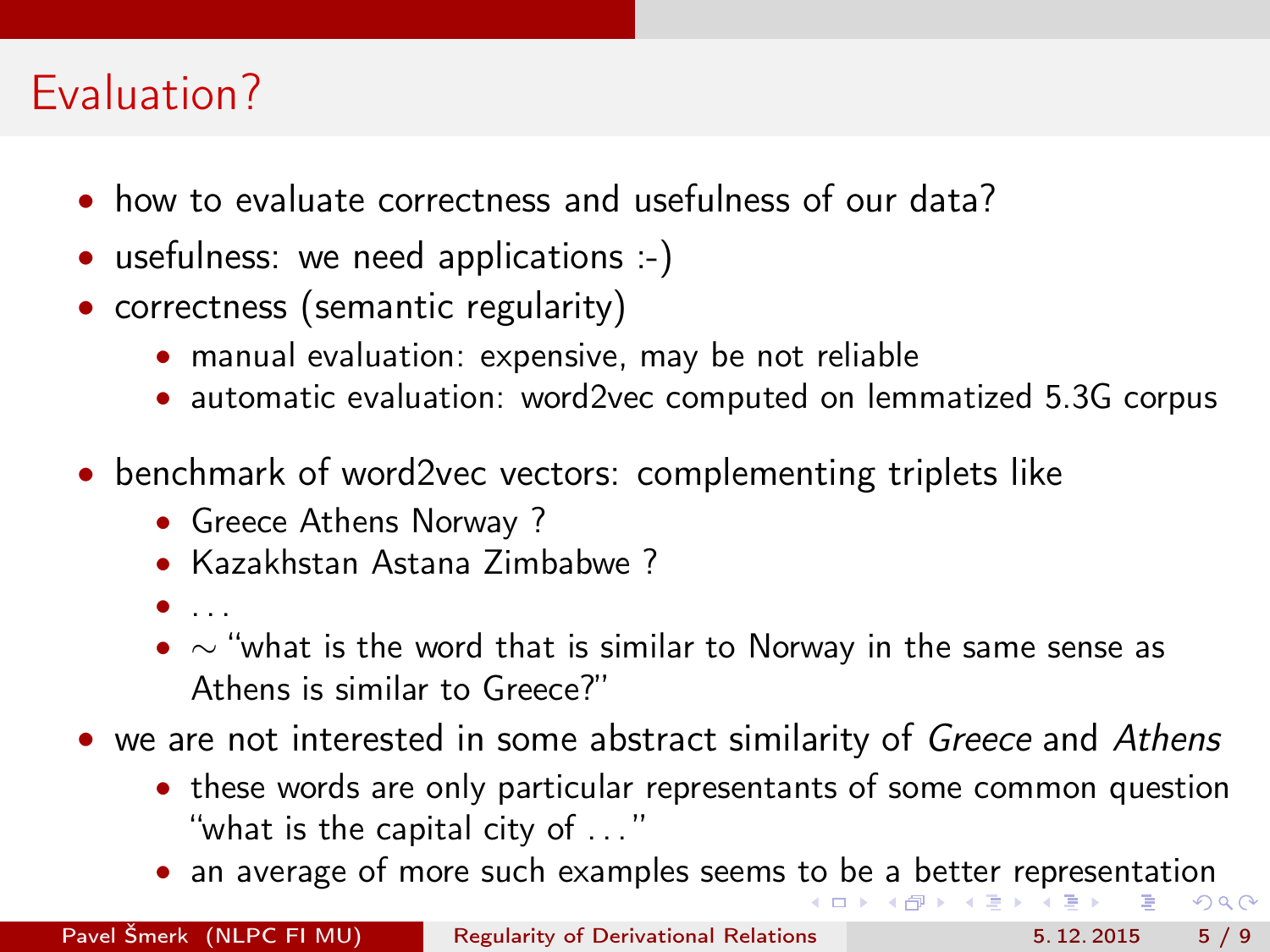#### <span id="page-5-0"></span>word2vec Linguistic Regularities in Word Vector Space



• Tomáš Mikolov, NIPS Deep Learning Workshop 2013 slides

Pavel Šmerk (NLPC FI MU) [Regularity of Derivational Relations](#page-0-0) 5. 12. 2015 6 / 9

4 0 8

- 60

э

医阿里氏阿里氏

 $299$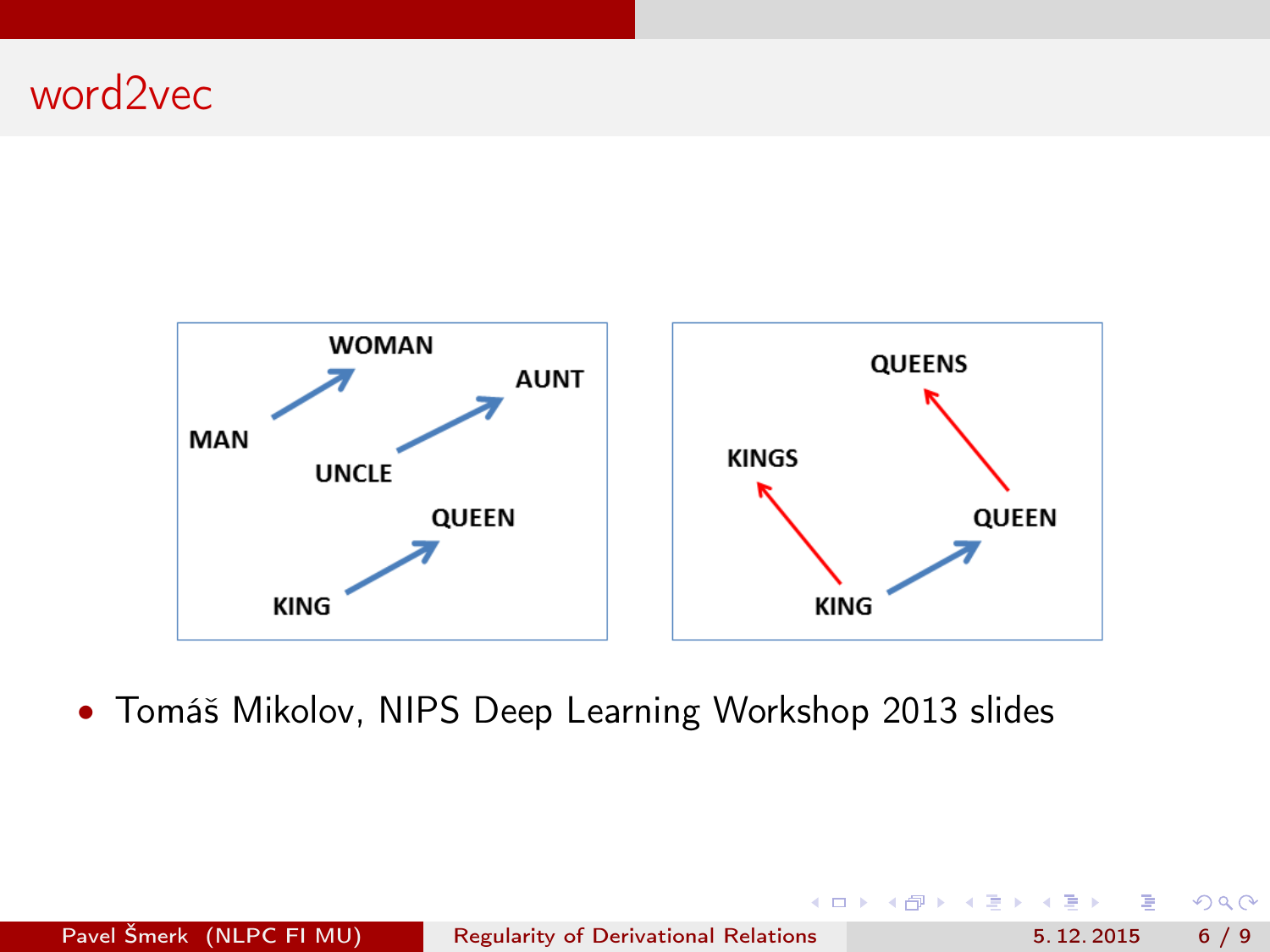# <span id="page-6-0"></span>"Averaged Concept"

- experiment: the first 50 most frequent k1f pairs except muž/žena
- "questions" like otec matka muž ? or average $_{m\rightarrow f}$  muž ?

|     |          | 120M          |          | 1G            | 5.3G     |               |  |
|-----|----------|---------------|----------|---------------|----------|---------------|--|
| avg | 0.617013 |               | 0.744693 |               | 0.775647 |               |  |
| min | 0.434191 | občan/občanka | 0.509271 | občan/občanka | 0.541018 | občan/občanka |  |
| max | 0.729597 | otec/matka    | 0.857678 | táta/máma     | 0.889231 | táta/máma     |  |
| 1   | 0.799218 | žena          | 0.877726 | žena          | 0.890839 | žena          |  |
| 2   | 0.648836 | dívka         | 0.754475 | dívka         | 0.762988 | dívka         |  |
| 3   | 0.503029 | ženský        | 0.610383 | ženský        | 0.623256 | chlapec       |  |
| 4   | 0.471445 | otrokyně      | 0.595448 | chlapec       | 0.621017 | ženský        |  |
| 5   | 0.467925 | matka         | 0.573623 | matka         | 0.600329 | mužův         |  |
| 6   | 0.467344 | chlapec       | 0.564603 | děvče         | 0.595389 | dívenka       |  |
| 7   | 0.467089 | milenec       | 0.555519 | mladík        | 0.591686 | děvče         |  |
| 8   | 0.466913 | mladík        | 0.550952 | mužův         | 0.582920 | matka         |  |
| 9   | 0.462479 | tmavovlasý    | 0.546331 | partnerka     | 0.575861 | partnerka     |  |
| 10  | 0.461867 | chlap         | 0.541432 | dívenka       | 0.572923 | družka        |  |

4 D F

 $QQ$ 

医阿里氏阿里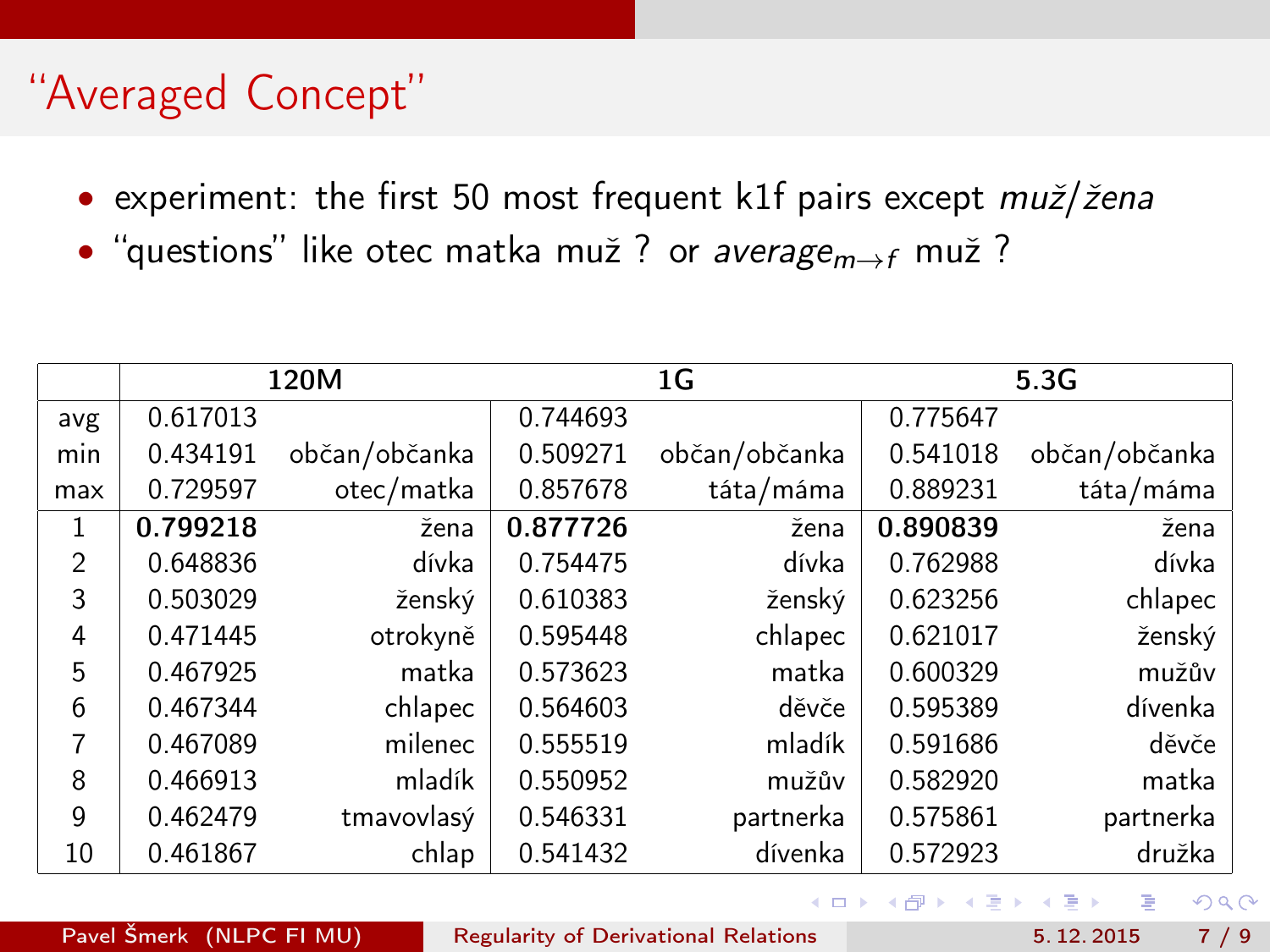## <span id="page-7-0"></span>Evaluation of Derivational Relations

- we should find concept for each relation and check all pairs against it
- experiment: concept from TOP50, evaluation of TOP150, refinement

|                   | <b>TOP10</b> | TOP1 | rank | distance | TOP <sub>10</sub> | TOP1          | rank | distance        |
|-------------------|--------------|------|------|----------|-------------------|---------------|------|-----------------|
| k <sub>1</sub> ag | 53           | 6    | 4.42 | 0.595907 | 47                | 3             | 3.81 | 0.613398        |
| k1dem             | 88           | 39   | 1.57 | 0.709737 | 85                | 40            | 1.59 | 0.718124        |
| k1f               | 123          | 95   | 0.59 | 0.783001 | 123               | 98            | 0.56 | 0.786888        |
| k1obyv            | 133          | 85   | 1.06 | 0.699675 | 133               | 86            | 1.00 | 0.703276        |
| k1prop            | 88           | 30   | 1.69 | 0.654496 | 89                | 35            | 1.74 | 0.659931        |
| k1verb            | 130          | 59   | 1.63 | 0.708456 | 127               | 56            | 1.83 | 0.712785        |
| k2pas             | 134          | 99   | 0.59 | 0.828821 | 131               | 78            | 0.81 | 0.792059        |
| k2pos             | 102          | 61   | 1.10 | 0.744492 | 95                | 51            | 1.36 | 0.740843        |
| k2proc            | 119          | 79   | 1.14 | 0.738209 | 118               | 76            | 1.14 | 0.738124        |
| k2rakt            | 44           | 3    | 3.75 | 0.563547 | 47                | 3             | 3.83 | 0.566550        |
| k2rel             | 122          | 62   | 1.12 | 0.717147 | 123               | 56            | 1.57 | 0.713637        |
| k2rpas            | 127          | 38   | 1.98 | 0.719895 | 124               | 40            | 2.06 | 0.719619        |
| k2ucel            | 50           | 1    | 4.78 | 0.632999 | 52                | 1             | 4.71 | 0.636890        |
| k6a               | 118          | 53   | 1.59 | 0.627307 | 116               | 65<br>۰<br>п» | 1.31 | 0.635010<br>কাল |